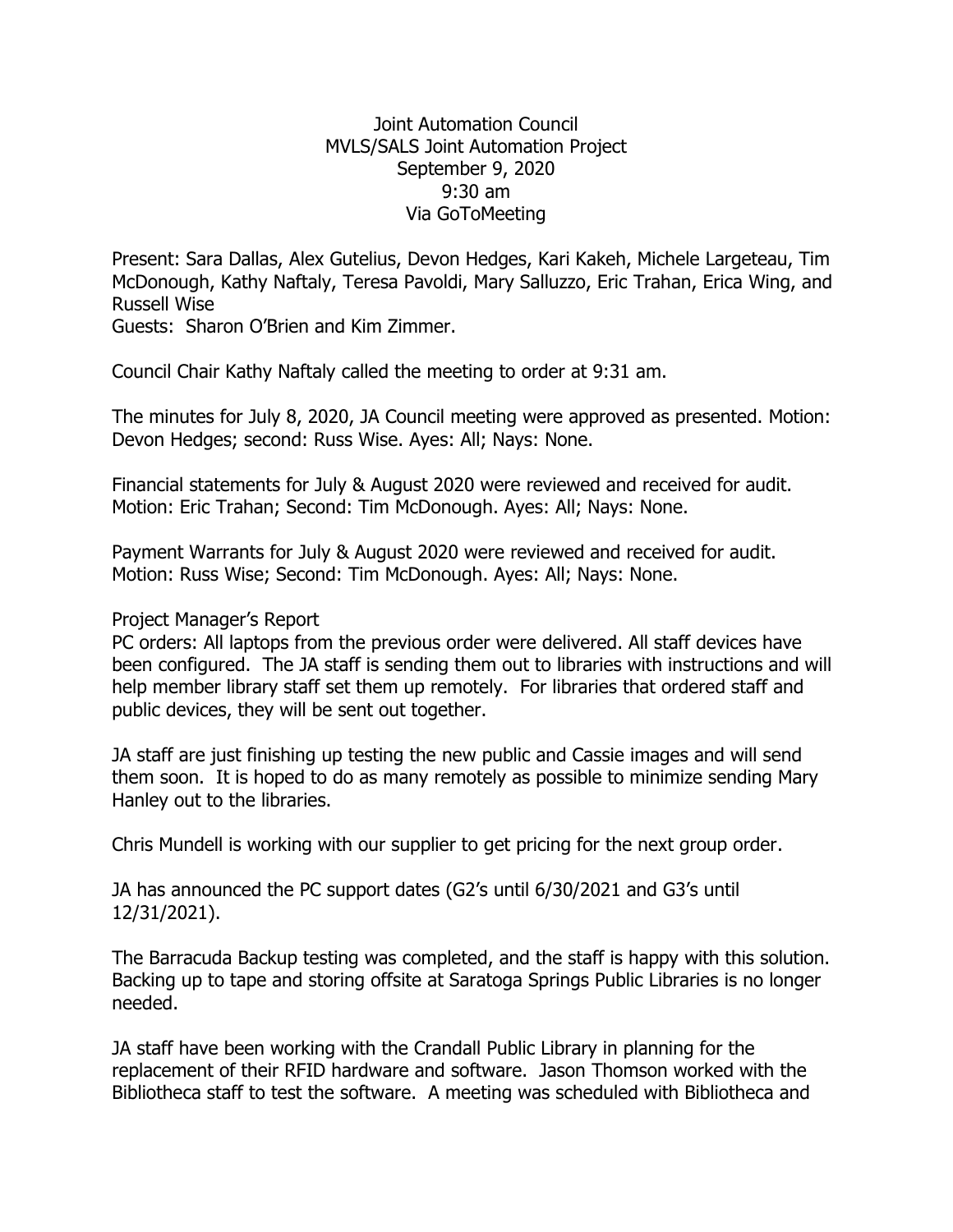Crandall staff to discuss problems. As a result, Bibliotheca has agreed to support their older software (which works better) and work on upgrades to their newer solution. Kathy Naftaly reported that they have signed the contract and expect a late fall installation.

JA staff and system trainers have met to discuss the Reports Archive and ways to reduce the number of reports that are saved. Over 2,100 reports are added per month. Reports in multiple formats will no longer be saved, and all reports will be evaluated to see which are being used.

Diane Robinson is retiring after a 26-year career. Her last day is 10/30/2020. She will be greatly missed, and it will be a big adjustment, not having her on staff.

Her duties will be reassigned to other staff as follows:

Jason will become the primary staff person responsible for Polaris Hosted ILS, RFID consulting, and SysAid upgrades/maintenance. He will be the backup for Networks, Wireless, Security, Server Management, JA Committees, and SysAid Configuration.

Dave MacFarland will become the primary staff person responsible for Group Orders and backup for Networks, Wireless, Security Monitoring, email SPAM appliance, Server Management (Active Directory and Backups), Web/blog Hosting, JA Intranet, and SysAid.

Chris Mundell will become the primary staff person responsible for Security Monitoring, Firewall, and PCI Compliance advisory.

It may be necessary to hire an entry-level person to answer member library calls.

The system trainers may need to help JA staff identify library needs.

Chris has installed Wi-Fi extenders at Greenwich, Easton, and Long Lake libraries to improve Wi-Fi in parking lots. The Crandall library will be installing an external Meraki Wi-Fi for the park.

Four libraries have chosen to go fine free – Inlet, Saratoga, Stillwater, and Fonda.

MVLS/SALS has a new III temporary site manager, Anna Chovanec.

Polaris printers disappeared twice. A Microsoft OS patch was applied last week, and it is hoped it will fix the problem.

There were two instances of SPAM email going to all users (probably initiated by clicking on a bad site). Unfortunately, other staff clicked on the link in the message and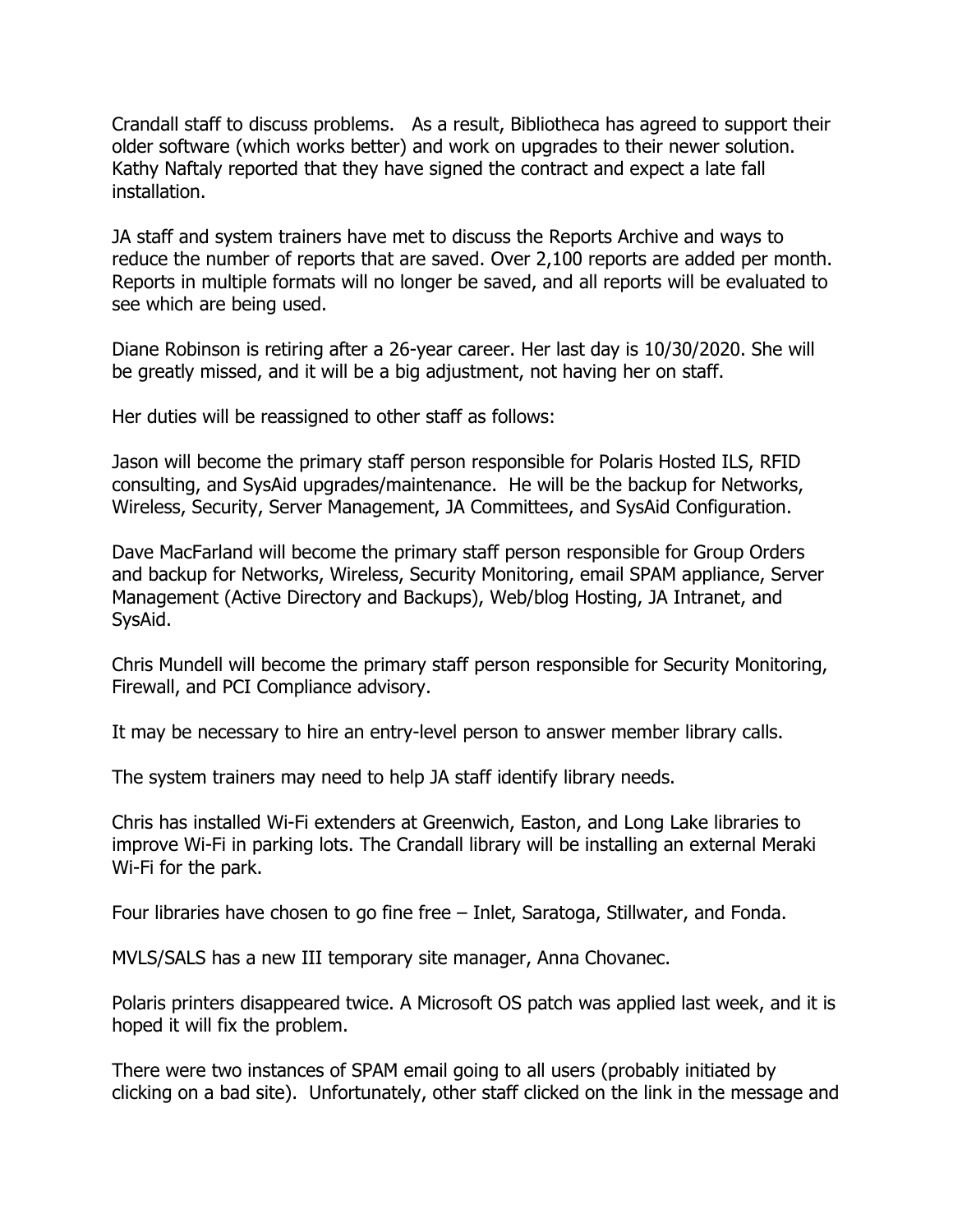provided password information. In both cases, JA staff worked to block the email as soon as it was discovered and worked with library staff to change passwords. Staff will be reminded never to click links and not to share passwords.

Finance Committee: A 2021 draft budget was shared and discussed. Eric Trahan explained that there would be a surplus due to Diane's retirement and savings in telecommunications and hosted services. For 2021, there will be no increase in fees. There is a cushion to help meet income targets. The draft budget needs to be sent to the MVLS and SALS Boards of Trustees. Send the 2021 draft JA budget to the MVLS and SALS Boards of Trustees. Motion: Eric Trahan, Second Tim McDonough. Ayes all, nays none.

Policy Committee – no report.

PAC Steering Committee – no report.

Operations Committee met on September 2, 2020, to discuss patron self-registration. The JA staff and system trainers developed the initial specifications and discussed patron self-registration specifications for patron self-registration via Quipu. There was a question regarding the COPPA and decided upon allowing children to self-register at age 13.

The webpage for self-registration can be linked from the PAC or library websites. Patrons enter the necessary information (name, address, etc. – email and birthdate will be required) and must be 13 due to COPPA.

Quipu will determine demographic fields like our eCard registration page does now. If Quipu cannot generate the demographic fields, people will receive a message that directs them to the library.

If they can get demographic information that can be retrieved, people will get a temporary barcode, and as a result, people can place requests, use Overdrive, etc.

An email will be generated instructing people to go to the library to complete the registration to get full privileges. The specifications were sent to Quipu for a quote and a test site.

Inactive borrowers of seven years or older will be deleted. Motion: Sara Dallas, Seconded Devon Hodges. Ayes: All, nays: none.

## **Old Business**: none

**New Business:** The new meeting date will be November 12, 2020, either at SALS or through GoToMeeting.